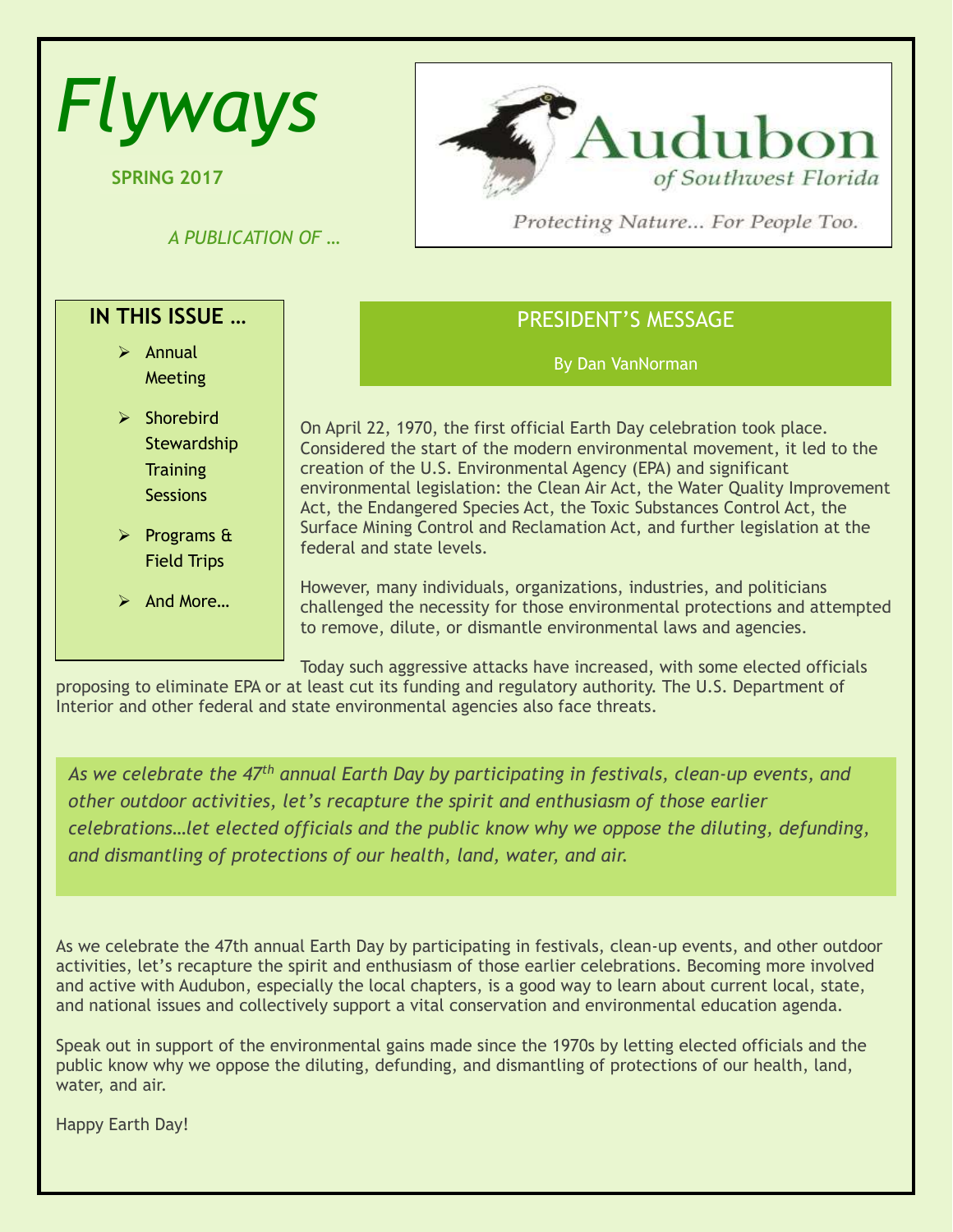# *ANNUAL MEETING ON SATURDAY, JUNE 3, 2017*

You are invited to the Annual Meeting on Saturday, June 3, 2017. A dinner will be served beginning at 5:30 p.m., followed by a short business meeting, which will include nominations and election of the 2017-18 board of directors (see page 4). The program begins at 7 p.m.

Our speaker this year is John Cassani, who will speak about water advocacy and related issues. He has been part of most of the region's ecologically focused nonprofits over the years: Riverwatch, the Caloosahatchee Bromeliad Society, Audubon of Southwest Florida, the Southwest Florida Amphibian Monitoring Network, and the Southwest Florida Watershed Council. John was most recently named the Calusa Waterkeeper -- a full-time advocate for the Caloosahatchee River, its tributaries, and the estuary system from Charlotte Harbor to Estero Bay.

The dinner, prepared and served by chapter volunteers, includes beverages, salad, mixed fruit, spaghetti with sauce, garlic toast, and desserts. Feel free to bring a dish to share for the dessert table, which is always a big hit at the annual meeting.

Both the dinner and program are open to the public and presented free of charge. Donations are appreciated.

**Where? Our regular meeting place:** Southwest Florida Masonic Temple at 10868 Metro Parkway, Fort Myers, 33966 (one building South of Circle-K)

**Please RSVP to [audubon.southwest.florida@gmail.com](mailto:audubon.southwest.florida@gmail.com)** 

## Call For New Board Members

ASWF encourages members in good standing to get involved by serving on the board or on a committee. Opportunities abound, whatever your main interest – conservation, field trips, programs, budget, communications, education and scholarships, or membership. For information, send an email to audubon.southwest.florida@gmail.com or a note via regular mail to P.O. Box 61041, Fort Myers, FL 33906.

## Current Officers & Directors

President: Dan VanNorman Vice-President & Program Chair: Melinda Averhart Secretary & Photo Contest Chair: Cheryl Black 2nd Vice-President & Treasurer; Budget Chair; Audit Chair; Field Trip Chair: Jim Rodenfels

Directors: Brad Cornell, Conservation Chair; Wayne Daltry; Jayne Johnston, Membership Chair; Melinda Lynch; Carol Newcomb; Pete Quasius; Gerri Reaves, Newsletter Chair; Teddy Rodenfels, Education Chair; & Carl Veaux.

Past Presidents still active in chapter: John Cassani, Don Dogett, Bill Hammond, Connie Jarvis, Mary Lee Mann, Vince McGrath, & Maria Quasius.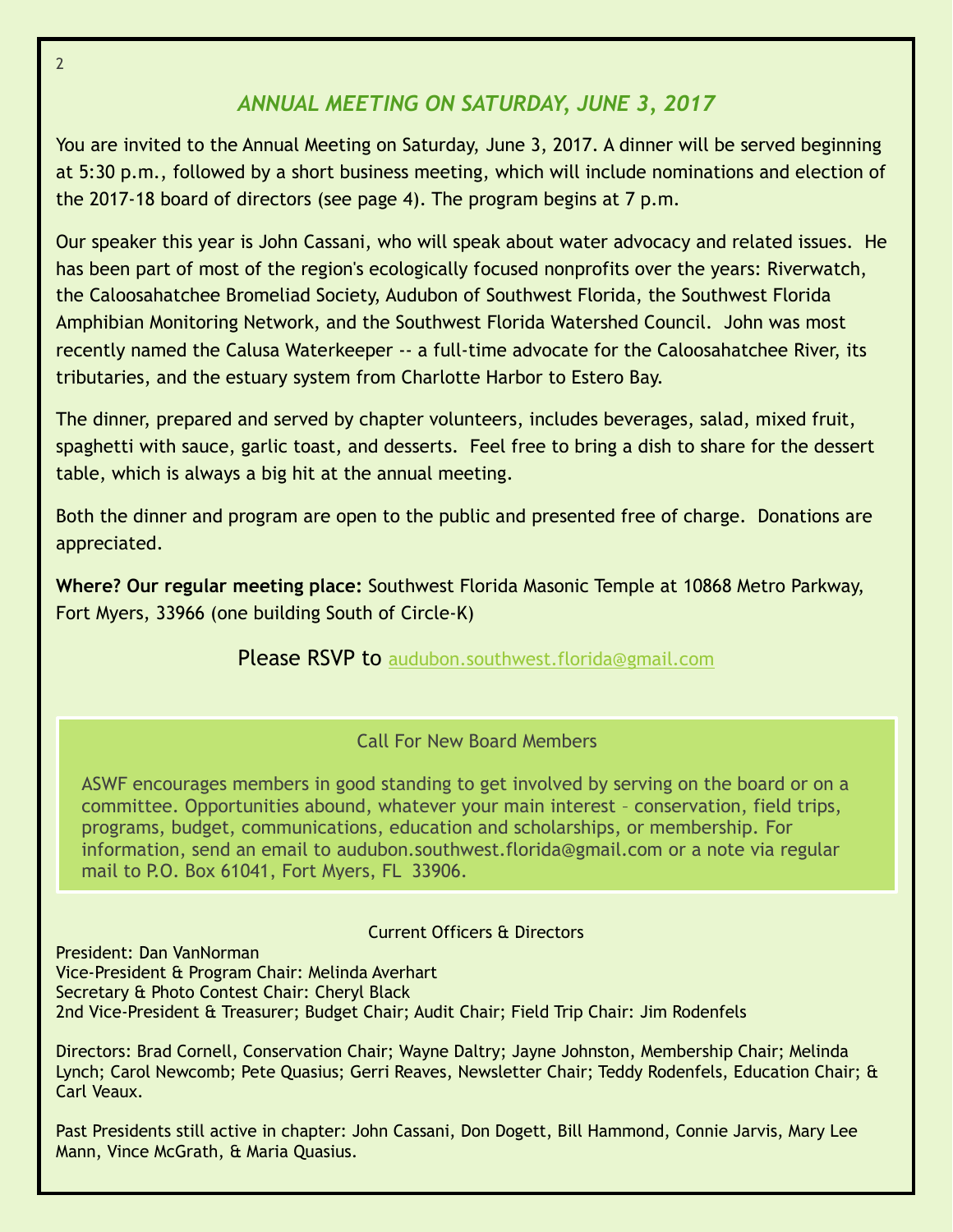# 2017 Upcoming Programs

**April 20** -- Remote Island Avian Adventures, "Exciting Prospects for Studying Bird Migration in Florida," Kara Lefevre, **FGCU** 

**June 3** – Annual Dinner: John Cassani, water advocacy and related issues

# 2017 Field Trips & Outings

Members and non-members, beginner to advanced birders are welcome. Events are free, but donations are always appreciated. Depending on the nature of the outing, you might want to bring a camera, field glasses, sunscreen, water, or even a folding chair. Dress appropriately for the weather. Parking fees sometimes apply.

### **Sister Vesta Newcomb Preserve (Koreshan State Park & Historic Site) –Saturday, April 8 – 9:00 am**

Come explore the approximate 20 acres of unspoiled pine, palmetto, and scrub oak woodland on the Estero River. \$4-5 parking fee per car to enter state park.

### **Powell Creek Preserve – Saturday, May 13, 2017 – 8:00 am**

Powell Creek Preserve offers a diversity of natural communities for visitors to enjoy, including flatwoods, mesic hammock, and Powell Creek. See old-growth pine, buttonbush, Carolina willow, as well as dwarf live oak, netted pawpaw, and October flower.

### **Total Solar Eclipse – Monday, August 21, 2017 – 1:00 – 2:00 pm**

While not a birding adventure, there is an upcoming total solar eclipse with the path of totality passing through several nearby states – Tennessee, North Carolina, South Carolina, and more.

**Shorebirds! – mulitiple dates to be determined:** We'll meet at Bunche Beach with our volunteers from the Florida Shorebird Alliance to check out the shorebirds.

**Impromptu Kayaking – Join the Fun:** In addition to our annual "Kayaking with the Manatees," we hold impromptu kayaking trips throughout the year. All are done on short notice and only those expressing an interest are notified. So, if you are interested, send us an e-mail to add to our list of kayakers.

*Be informed about Southwest Florida's environmental news by subscribing to EcoVoice. Our chapter is proud to be one of its founding sponsors.* A *word from Paul Holmes, founder and moderator of EcoVoice:*

The objective of Eco-voice is to provide a practical method of communication between environmentalists in South Florida. Each morning we send one e-mail, the "Daily Digest," a summary of local environmental news and events to over 3,000 subscribers. An individual or organization can reach thousands of readers by sending a single e-mail to ecovoicemoderator@msn.com, thus enabling many voices and organizations to speak with one powerful voice. Joining Eco-voice is free. Donations are always welcome! For more information or to sign up to receive the 'Daily Digest' go to Eco-voice.org.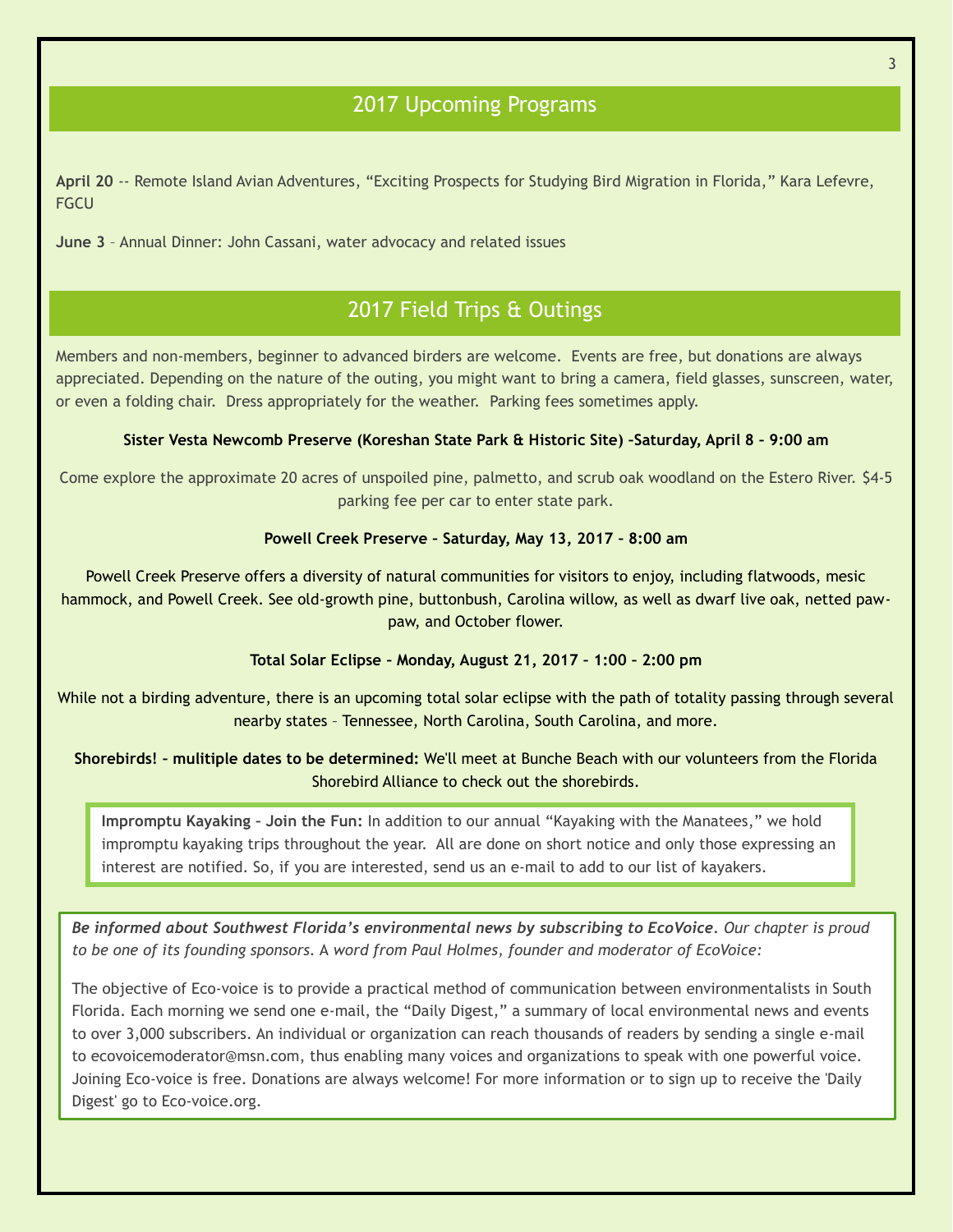## **Our April 20th Program**



# **Exciting Prospects for Studying Bird Migration in Florida**

Presented by:

4

Dr. Kara Lefevre, FGCU

## *Annual Meeting Election Info*

*The following slate of nominees has been proposed for our annual meeting which is scheduled for June 3, 2017. Nominations from the floor will also be accepted.* 

*Directors are elected by the membership. A director with two-year terms expiring this coming May is Melinda Averhart, nominated to be re-elected to a two-year term*

*Courtney Kern is a new addition to the board and is nominated for a two-year term.* 

*Officers are elected by the Board of Directors. Officer positions expiring at the annual meeting are Vice-President Melinda Averhart, nominated for a two-year term and Secretary Gerri Reaves, nominated for a two-year term.* 

*Current officers and directors not mentioned continue in their terms.*

*Carol Newcomb, Gerri Reaves, Carl Veaux, Pete Quasius, and Wayne Daltry serve at their pleasure as past presidents.*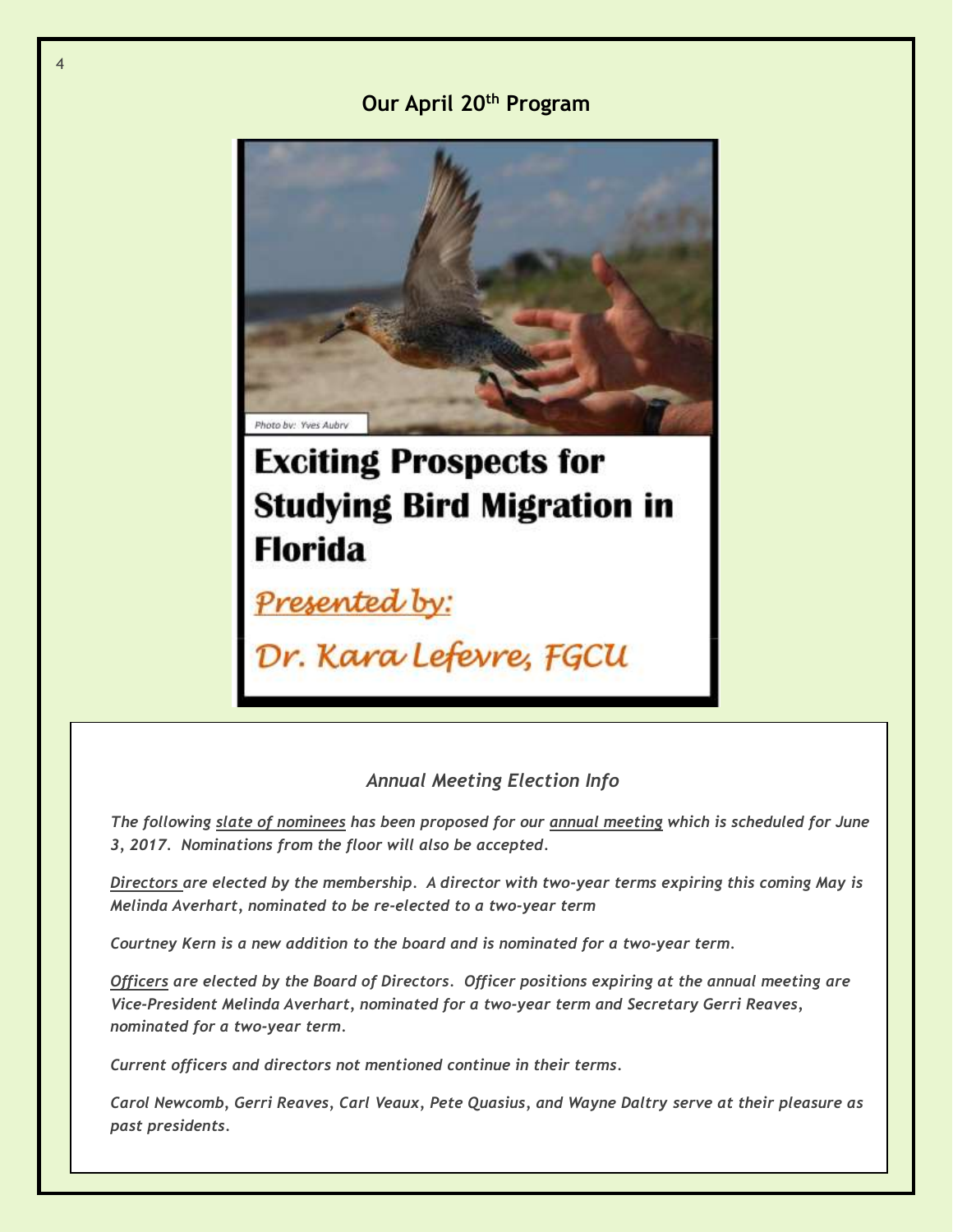## Conservation Report by Brad Cornell

As you may have heard, our wonderful Lee Shorebird Stewardship Coordinator, Melinda Averhart, has been hired by Audubon Louisiana to do biological monitoring and stewardship with beach nesting birds in Louisiana this nesting season. Their gain is our big loss, and we all wish her well as she departs for this exciting field work! It is great to see our own people grow in enthusiasm and skills, as Melinda has, and "graduate" to bigger things--and for Melinda, a career as a biologist. By

That means, of course, that we must find someone to replace her. As it happens, Audubon Florida has offered to lend us a half-time seasonal "Anchor Steward" position for Lee County and Ft. Myers Beach's Little Estero Island Critical Wildlife Area and the Carlos Pointe large beach colony site. This is a new strategy that is being implemented up and down the Gulf Coast and in NE Florida where the Anchor Steward recruits, trains, and manages all of us stewards and assures we all are effectively reaching out to the public and keeping track of the status and threats to the nesting birds. They will also enter the data for this site into the Florida Shorebird Database.

Here is the link to the Audubon job - please check it out and share with anyone who may be interested: <https://careers-audubon.icims.com/jobs/3169/anchor-steward%2c-fort-myers-beach/job>

Finally, our training sessions for this nesting season are scheduled, so please mark Sunday, April 23 at 9 am in your calendar for the Lee training. (See training dates on page 7.) We will again be hosted by Lovers Key State Park and their new manager, Bob Steiger. This will also be our opportunity to meet our new Audubon Anchor Steward. This looks like a great season and the Snowy Plovers and Wilson's Plovers are already out there, with Least Terns arriving now. Don't forget to share the Anchor Steward job link and the 2017 Training schedule. Let's have some fun and do good work!



*Off to Louisiana….ASWF VP & Lee Shorebird Stewardship Coordinator Melinda Averhart has been hired by Audubon Louisiana to do biological monitoring and stewardship with beach-nesting birds this nesting season. Photo by Jean Hall*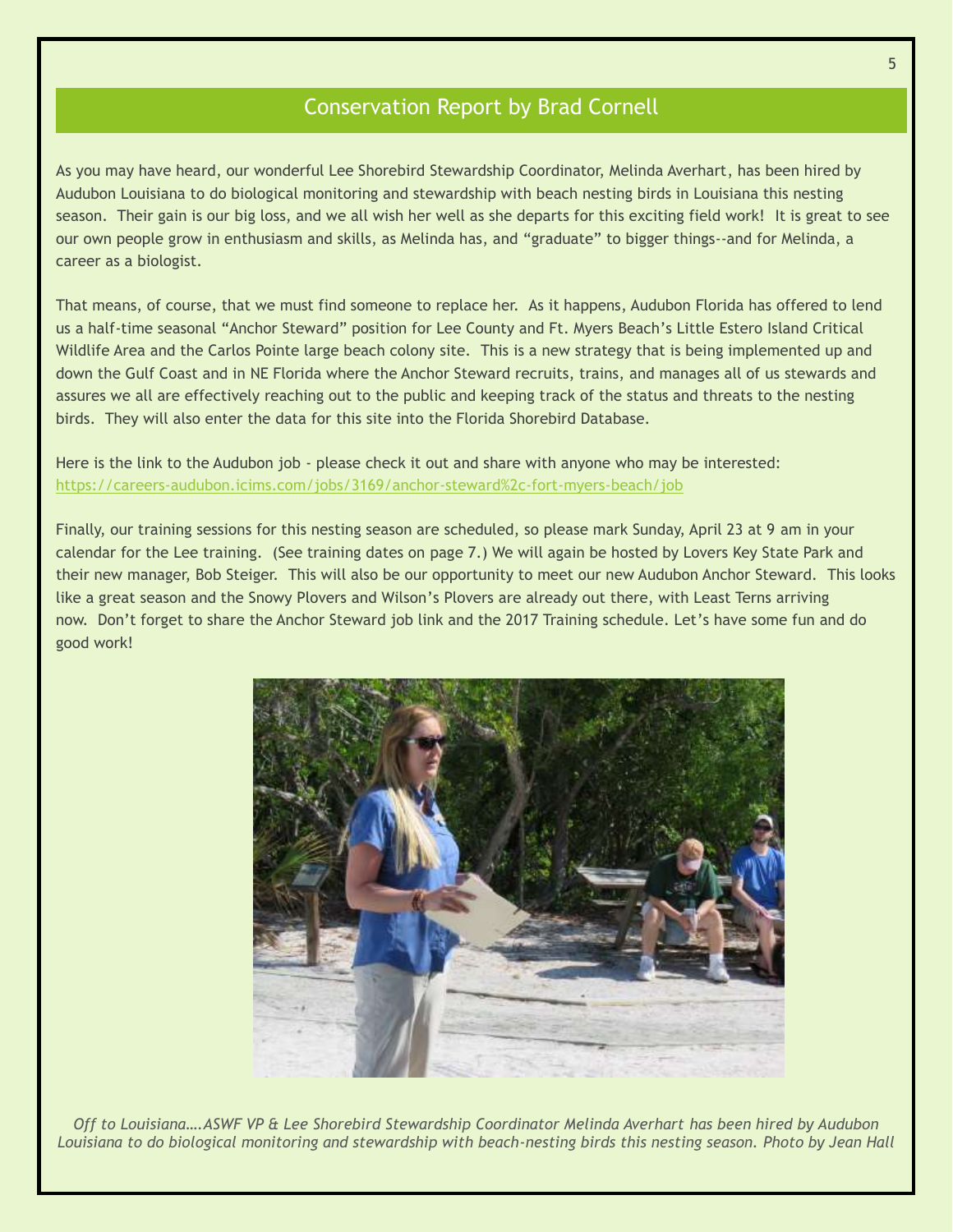## **THE SHOREBIRD STEWARDSHIP EXPERIENCE**



*Melinda with fellow stewards; photo by* 



*Black Skimmer feeding chick* 



*Rookery Bay class with Dave Graf, 2017; photo by Jean Hall*

### Our Chapter In History…November 1990

The chapter's Bluebird and Wood Duck Nest Box Project was beginning its third year. The effort was intended to help provide nesting cavities for birds whose natural nesting sites had been destroyed by development and logging. Members interested in scouting locations, constructing boxes, or monitoring bluebird nests were asked to contact Buck Ward. Members interested in building and installing woodduck nesting boxes were asked to contact Roger Clark.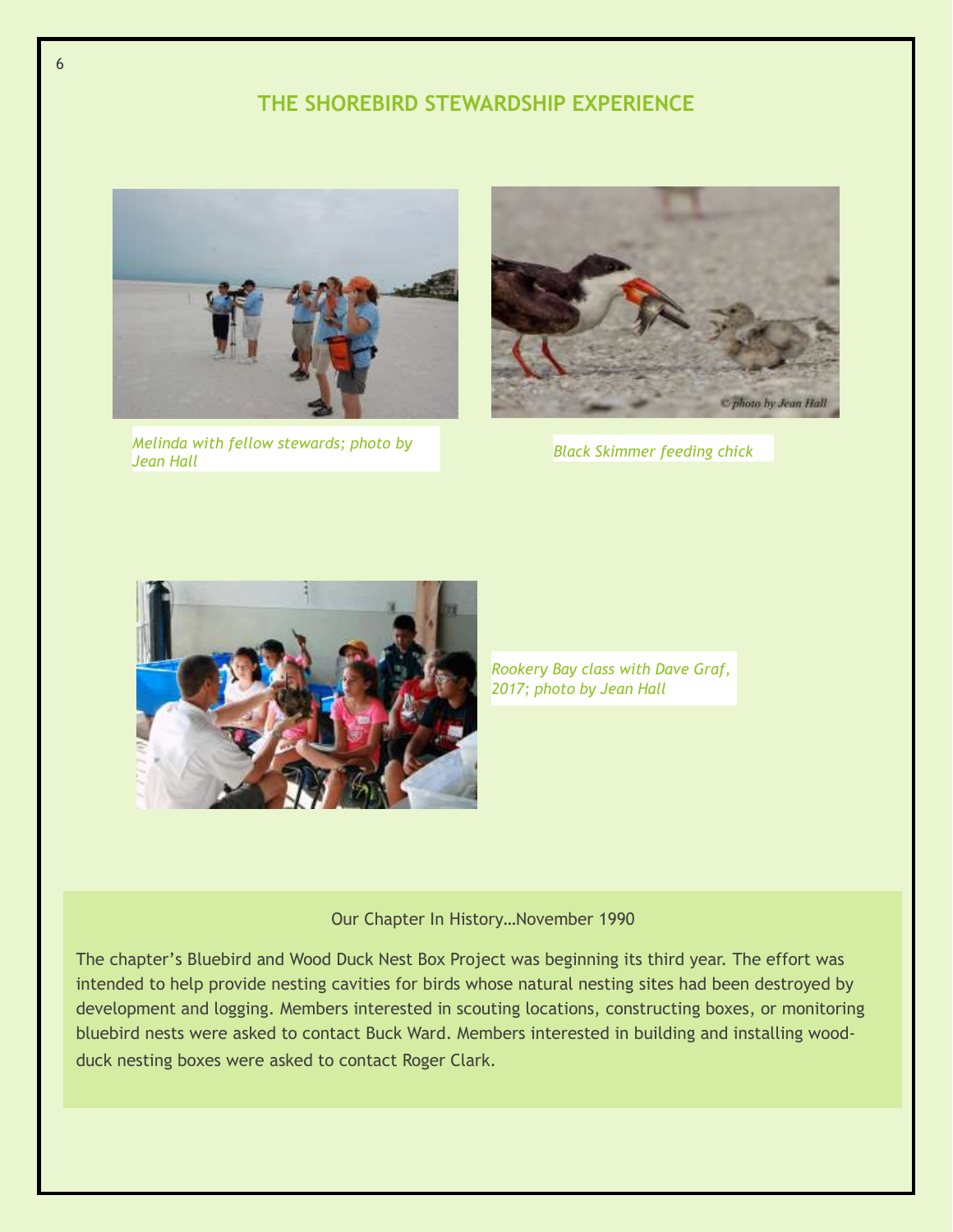## **OUT & ABOUT**

Subscribe to **"Wings Over Florida"** bulletins from the Florida Fish and Wildlife Conservation Commission to receive quarterly bulletin of seasonal highlights. Those bulletins will encourage you to head outdoors and to enjoy Florida's the birds and wildlife. Go to<http://floridabirdingtrail.com/wof/> for more info.

Get involved with **Jay Watch, a citizen-science program coordinated by Audubon Florida**. The program trains and supports volunteers to conduct scientific surveys that measure annual nesting success and count the total number of **Florida Scrub-Jays** at more than 50 sites in 19 counties. **Half-day training sessions will be held in Lee County** on Wed., May 24 at Hickey's Creek Mitigation Park and Caloosahatchee Regional Park. For more information, go to http://fl.audubon.org/get-involved/jay-watch.

## **Terns, Skimmers and Plovers Have Started Nesting -– Shorebird Stewards Needed**

Every year, thousands of Least Terns, Black Skimmers, Wilson's Plovers and Snowy Plovers put on their finest feathers and return from their winter sanctuaries to nest on Southwest Florida beaches. Two of the most important beach nesting colonies in all of Florida are protected and stewarded by Audubon of the Western Everglades and Audubon of Southwest Florida volunteer stewards – on Marco Island at Sand Dollar and the south end of Ft. Myers Beach, next to Big Carlos Pass. They are already protected by Critical Wildlife Areas, but there is a critical need on weekends to educate and intervene where boats, beachgoers, and often dogs end up in unintentional conflict with these big nesting colonies. We are also collecting data on what disturbs these imperiled birds – in addition to humans, kiteboards and dogs, there are crows, storms, feral cats and raccoons. These data help us plan better to protect the colonies.

**Please consider getting trained and joining our volunteer Shorebird Stewardship crew!** Training will include updates on our nesting colony locations, beach-nesting bird biology from Audubon Florida's coastal bird biologist, Adam DiNuovo, outreach strategies and practice, and meeting our two new Anchor Stewards just hired by Audubon Florida, Collier biologist Alli Smith and a Lee biologist yet to be named. Join us for a not-to-be-missed fun and vital nesting season!

Please consider getting trained and joining our volunteer Shorebird Stewardship crew at one of the following training sessions:

Sat, April 22, 9 - 11am: Tigertail Beach County Park at the Boardwalk Benches Kiosk area.

Sun, April 23, 9 – 11am: Lovers Key State Park at the Gazebo picnic table area, via shuttle.

For more info and signup, RSVP to Alli Smith, Audubon Anchor Steward – ASmith@audubon.org

The **Save the Manatee Club** will provide free public-awareness waterway dock signs--"Manatee Zone"--to Florida shoreline property owners. Other available items are also free. Contact the club at education@savethemanatee.org or 1-800-432-5646 for more info. The Club encourages the reporting of **violations of the idle speed zone** to the Florida Fish and Wildlife Conservation Commission (FWC) staff to hear from residents in the area. Call 1-888-404-FWCC (3992), #FWC or \*FWC on your cell phone, send a text message to Tip@MyFWC.com , or use VHF Channel 16 on your marine radio. Documenting the violation with photos or recording the vessel registration number will help law enforcement.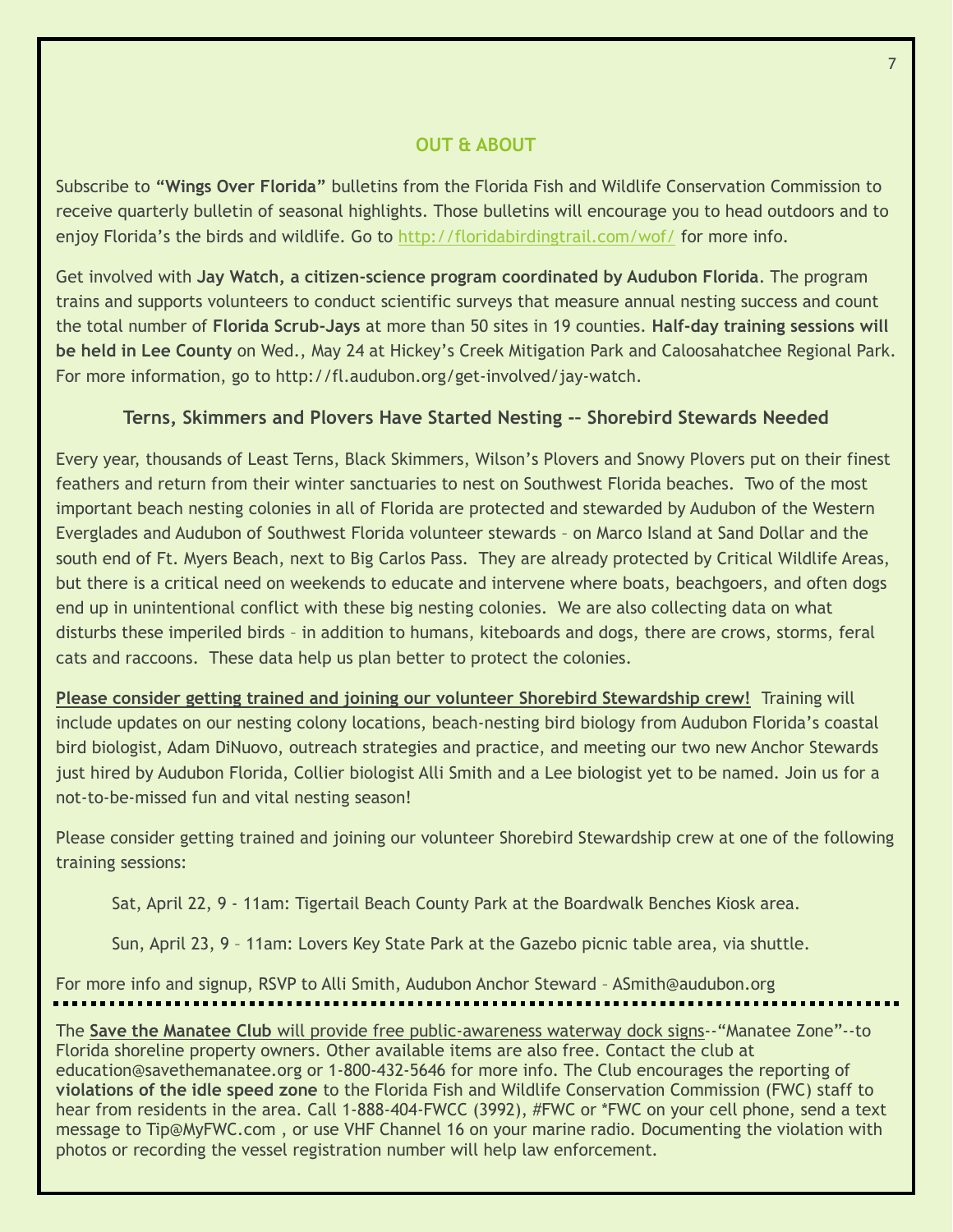# **ALERT!! – Save Rookery Bay!**

Audubon of Southwest Florida members and friends are urgently asked to contact our Congressional representatives and senators to request they refuse to make the Administration-proposed cuts to federal coastal zone programs that fund the major portions of Rookery Bay National Estuarine Research Reserve (NERR) and the other 28 NERR's around the nation. Such Fiscal Year 2017 and 2018 cuts would eliminate research, education, professional training, watershed protection, and elected officials briefing on estuarine policy.

The 110,000 acre Rookery Bay Reserve was protected 45 years ago by all of us in Southwest Florida, led by National Audubon Society and the Conservancy of Southwest Florida. We understand the value of pristine estuaries to our water, our fishing and tourism economy, and our quality of life. We have also witnessed the unfortunate consequences of NOT taking care of these estuaries in Florida Bay, the Caloosahatchee and St. Lucie Rivers, and even Naples Bay and Estero Bay.

Before April 15, **help assure Congress fully funds the ongoing work of Rookery Bay Reserve**, which more than pays for its costs in economic and ecological returns. Contact our Southwest Florida congressional delegation contacts:

- Senator Marco Rubio -- lauren\_reamy@Rubio.Senate.gov
- Senator Bill Nelson -- caitlin\_hart@BillNelson.Senate.gov
- Congressman Mario Diaz-Balart -- sarah.hodgkins@mail.houses.gov
- Congressman Francis Rooney -- corey.schrodt@mail.house.gov

Points to consider in your email:

- Rookery Bay is one of the few remaining pristine estuaries in the nation, providing for recreational boating and sport fishing, and an essential refuge for wildlife.
- Rookery Bay supports thousands of local jobs and generates millions of dollars through tourism, recreational boating and sport fishing.
- Loss of federal funds will eliminate staff and close facilities "pennywise and pound foolish" in economic terms.
- With increasing sea levels, storms, and coastal erosion, federal coastal programs like the National Oceanic and Atmospheric Administration (NOAA – Rookery Bay's federal agency) must be funded for fundamental national security.

8